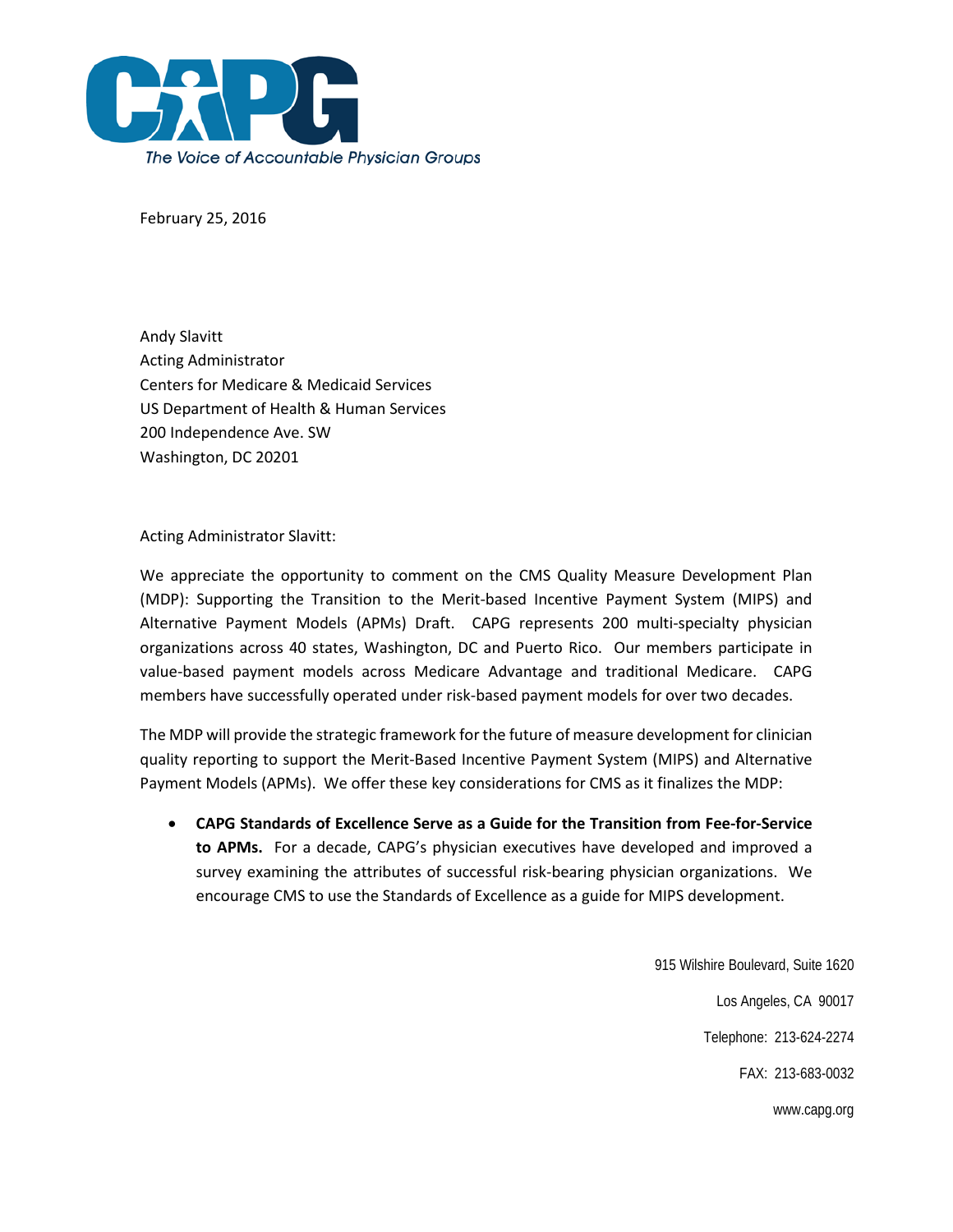- **Align Medicare Reporting and Performance across Programs**. MACRA presents an opportunity for greater alignment across fee-for-service Medicare, traditional Medicare APMs, and Medicare Advantage APMs.
- **Encourage Participation in APMs**. MACRA charts a bold new course for physician payment in traditional Medicare by providing bonuses for APMs that take risk and meet other statutory requirements. We understand that some APMs in development may not be considered bonus-eligible APMs, and therefore would have to participate in MIPS. However, those organizations participating in an APM that are not bonus eligible should have some protection in MIPS from the maximum penalty amounts. That is to say, they should not have the same penalty exposure as physicians or groups that are not participating in any delivery system reforms. We encourage CMS to develop the MDP so that it is consistent with the overall goal of advancing APMs at all levels of readiness.

### **CAPG Background**

Our members' preferred model of risk-based coordinated care is pre-paid capitation. This model best aligns the incentives for physicians to provide high quality coordinated care. Under this model, the payment amount does not fluctuate based on the volume of services provided. Instead, the physician organization is paid a set amount per-member-per-month.

In this capitated model, the physician organization has the flexibility to tailor payments to its individual contracted or employed physicians (paying a salary, sub-capitation, or even fee-forservice in some cases). Our member physician organizations hold their employed and contracted physicians to robust performance standards, with a portion of the downstream payment often depending upon performance on different metrics.

Capitated payment allows our members to deploy proven techniques and innovative approaches to improve patient care. The model incentivizes a physician-led team-based approach, whereby health care professionals such as care managers, nurses, social workers, care navigators, pharmacists and others are deployed as part of the care team. Each member of the team is encouraged to practice at the top of his or her license. This primary care team-based approach improves patient outcomes.

These arrangements also incentivize physicians to provide the right care, at the right time, in the most effective setting. For example, rather than trying to maximize fee-for-service payments in high cost settings, patients are treated safely in lower cost settings, such as their home, when appropriate. Our experience is that this approach is better aligned with patient preferences.

Overall, this model offers superior quality and care experience for patients. We believe that the model can and must be encouraged and developed across the country.

#### **Aligning the MDP to Overall MACRA Goals**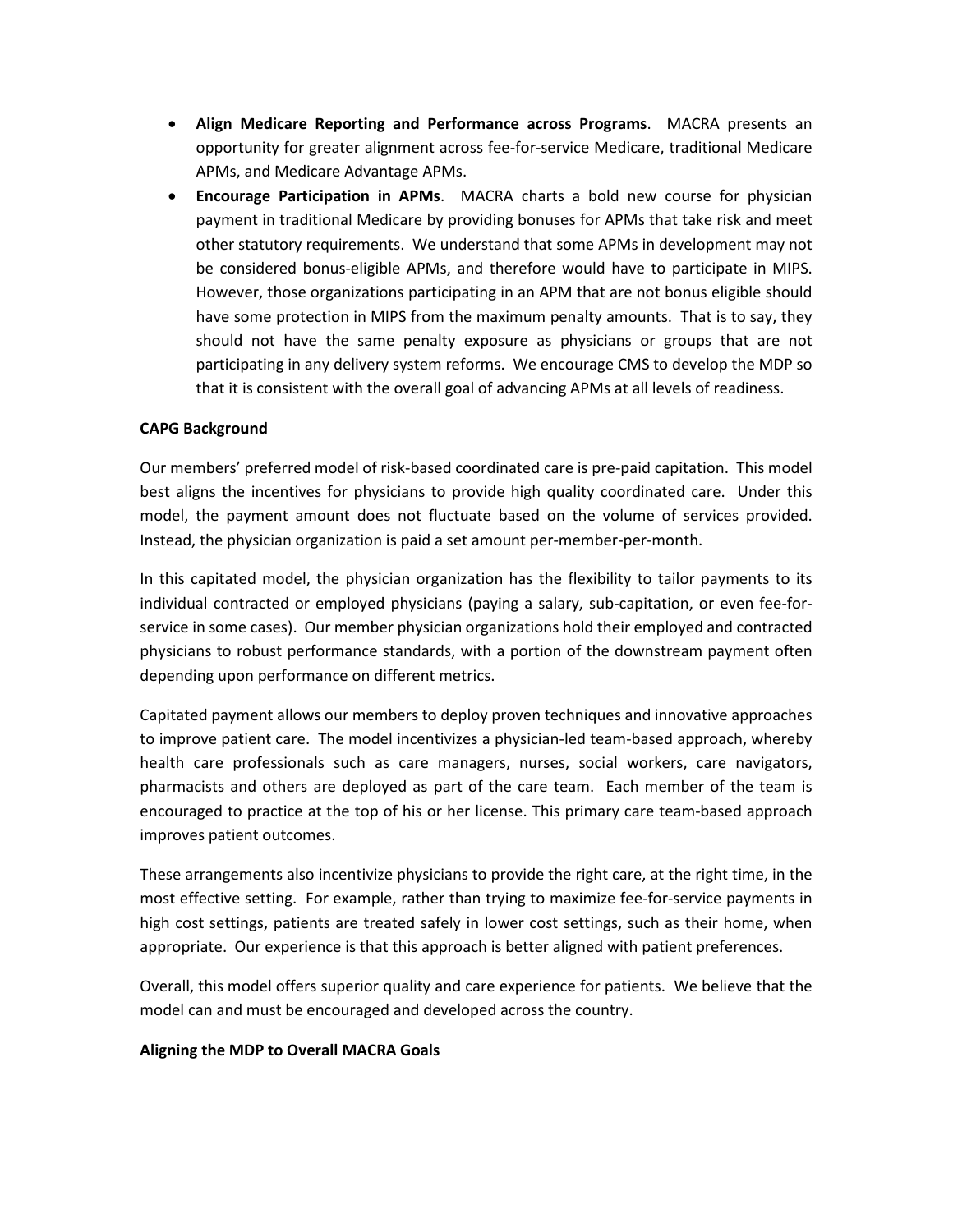When Congress enacted the Medicare Access and CHIP Reauthorization Act (MACRA), it sought to transition traditional Medicare away from its reliance on a flawed, volume-driven, fee-forservice reimbursement model to risk-based alternative payment models, including capitation. This intent is evidenced throughout the law. Most notably, beyond the 5 percent incentive for APM participants, in 2026, MACRA permanently implements a favorable payment update for APMs. Rather than an APM strategy of limited experimentation, MACRA clearly contemplates systemic change.

Consistent with this overall goal, the Merit-Based Incentive Payment System (MIPS) creates an opportunity to prepare physicians and physician groups to transition to risk-bearing relationships. MIPS measured development should be viewed through this lens – preparing physicians and physician groups to move into risk relationships with payers. To guide the development of MIPS and APM quality measures, the MDP should include and be geared toward this overall transition of the delivery system to new payment models.

# **Building on What Works: CAPG's Standards of Excellence**™ **(SOE™)**

Ten years ago, CAPG's board of directors created CAPG's Standards of Excellence™ (SOE™) program to measure the attributes of risk-bearing physician organizations. Today, SOE serves as a roadmap for physician organizations on the journey to greater levels of financial risk and clinical accountability. The SOE™ Program measures, publicly reports, and recognizes physician organizations' achievement of the core competencies necessary to succeed and thrive in riskbearing relationships with payers. Highly relevant to today's policy landscape, the SOE™ provides a roadmap for the types of clinical practice improvements and administrative capabilities critical to success in this new environment. This tested tool can and should serve as a foundation for CMS as it develops MIPS.

Below is a brief introduction to the competencies covered by CAPG's SOE™. For more information, including the complete survey tool, a list of participating organizations, and the scores for past participants, visi[t our website.](http://capg.org/index.aspx?page=84)

Identify and Stratify the Patient Population. Risk-bearing physician organizations will allocate their resources to implement programs tailored to the unique health status of the population served. This process often begins by analyzing the patient population and stratifying individuals into appropriate segments according to their needs. Risk stratification requires the support of a strong technology backbone, including electronic medical records, disease registries, and robust and accurate clinical data. The SOE™ survey awards points for developing health information technology capabilities, such as the use of disease registries and meaningful use of health information technology.

Caring for High Risk and Complex Patients. Once the population is stratified, the physician organization can develop care processes and systems for the sickest, most complex patients. These are the patients that represent the best opportunity to improve care, control costs, and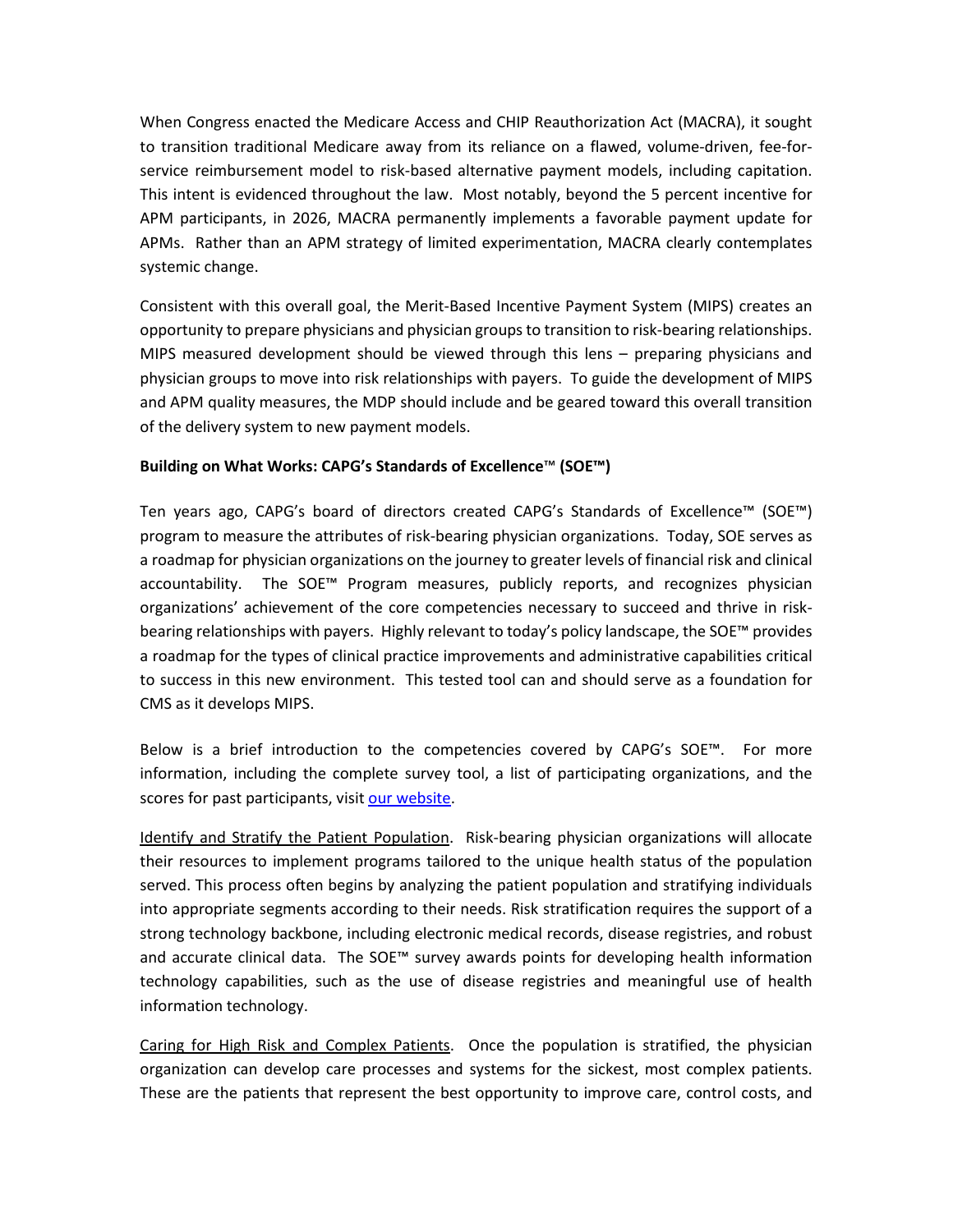enhance quality. Risk-bearing physician organizations must excel at slowing the progression of disease, keeping patients out of the hospital, and managing chronic conditions. The SOE™ awards points for physician organizations that have a system in place to identify and enroll high acuity patients in high complexity case management programs. The survey also examines the makeup of the multi-disciplinary care team that staffs the high complexity case management program. High performing physician organizations will have a care team that spans the full continuum of care and consists of a variety of healthcare professionals to meet the mental health, substance abuse, social, and environmental factors affecting a person's overall health.

Commitment to Advanced Primary Care Capabilities. In risk-bearing models, incentives are aligned to keep patients healthy, rather than provide a high volume of services. A core component to achieving this goal is having robust, advanced primary care capabilities. The SOE awards points for multi-disciplinary care teams, including non-physician team members, each practicing at the top of his or her license. The survey also examines the information technology supports for the care team. Finally, the survey awards points for reducing the disparity in payment between specialists and primary care providers (PCPs).

Reducing unnecessary hospital admissions and readmissions. In a capitated or risk-bearing environment, incentives are aligned to reduce and ultimately prevent unnecessary hospital admissions and readmissions. Risk-bearing physician organizations deploy several methods to achieve these goals. First, these physician organizations typically employ or contract hospitalists and physicians to provide care to hospitalized patients. Hospitalists communicate back to the primary-care led team and help coordinate post-hospital discharge care. Second, physician organizations will typically have in place a plan for post-hospital discharge care coordination, transitioning the patient out of the hospital, and ensuring follow-up with the patient's PCP. Third, the physician organization will typically offer options other than the emergency room for after hours and weekend appointments. The SOE awards points for use of hospitalists, sophistication of the post-hospital discharge care coordination program, as well as extended access options.

Robust participation in quality and resource use measurement programs. Performance measurement strives to ensure that financial targets are achieved without sacrificing quality of care. Risk-bearing physician organizations typically participate at the organization level in externally facing or public quality reporting programs, such as the Medicare Advantage 5 Star program or state-wide quality reporting initiatives. In addition, physician organizations use internally facing physician report cards to rate quality based on a targeted set of measures at the individual physician level. The SOE survey assesses the organization's active performance measurement participation.

Defining the allocation of financial risk between medical group and payer*.* In risk-bearing arrangements, physician organizations must come to an agreement with payers as to which services are the medical group's financial responsibility and which are the payer's responsibility. The SOE™ survey asks groups about this division of financial responsibility, specifically inquiring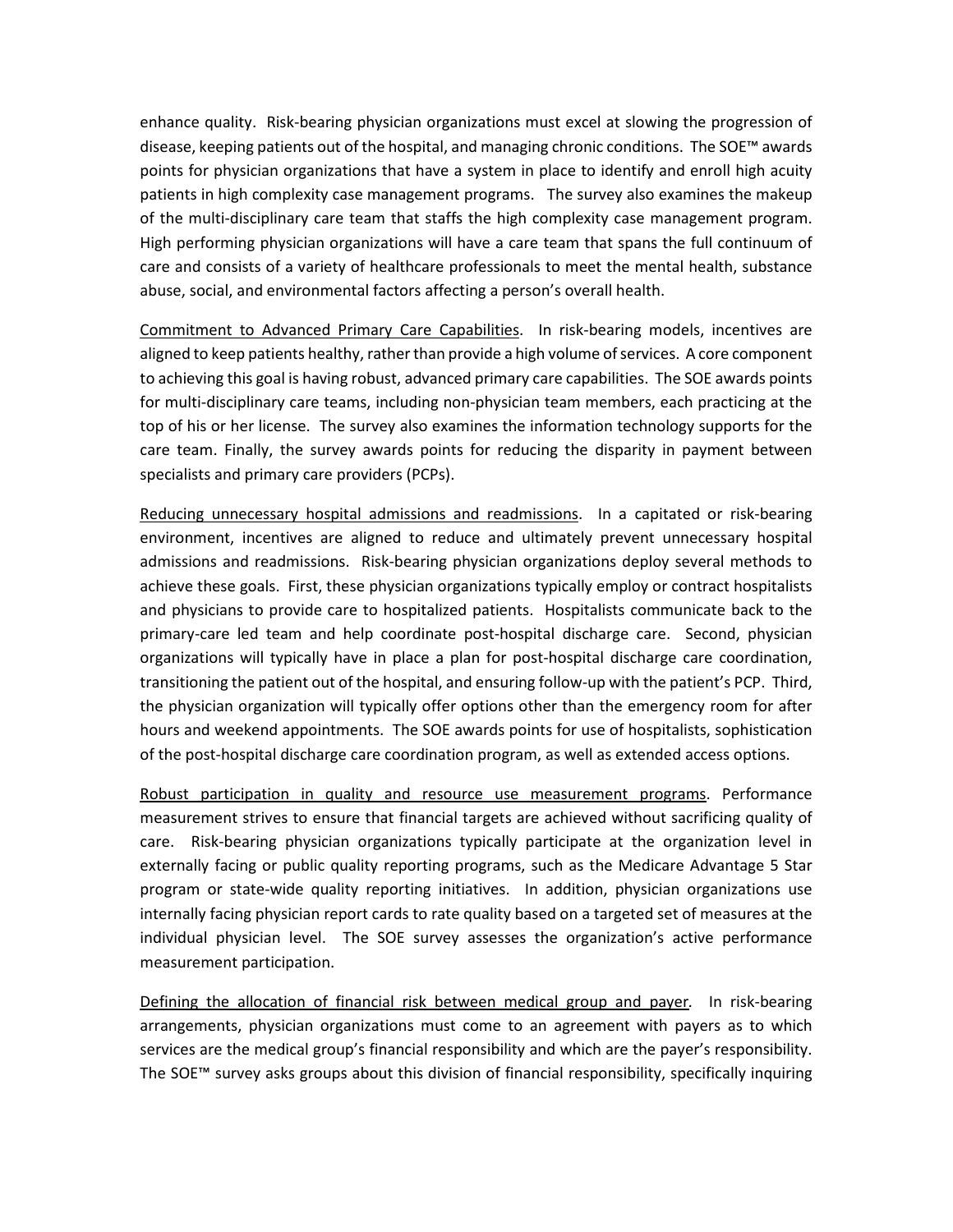as to which services are the physician organization's responsibility. These aspects of the survey are not publicly reported.

Responsibility for downstream payment to employed or contracted physicians. In a risk-bearing arrangement, typically the physician organization takes risk at the organization level. The organization must then pay its employed or contracted physicians through sub-capitation, feefor-service, salary, or some other payment model. Typically, these downstream arrangements include a performance incentive payment tied to achievement on internal quality and resource use metrics. The SOE™ examines these types of relationships, however, the results are not publicly reported.

The SOE is aligned to the overall goal of preparedness for risk-bearing relationships. It has been in practice and tested by CAPG members for ten years. Rather than starting from scratch, particularly when it comes to the clinical practice improvement category within MIPS, we encourage CMS to build from this successful program as it implements MIPS.

### **Aligning Medicare Performance Measurement and Reporting**

MACRA presents a significant opportunity to create alignment across programs. Rather than viewing traditional Medicare and Medicare Advantage as separate components, CAPG has long called upon the agency to harmonize its requirements across all of Medicare. Quality measurement and reporting poses a substantial opportunity to work toward this objective.

### Aligning Medicare Advantage Quality Measurement with Medicare ACO Quality Measurement

We continue to believe that the agency's ultimate goal should be empowering consumers to choose providers across fee-for-service, Medicare Accountable Care Organizations, Medicare Advantage, and Medicare Advantage Alternative Payment Models with "apples–to-apples" quality information to guide their decisions. MACRA represents an important opportunity to create such an alignment and to facilitate true comparisons for patients and their families.

CAPG recommends that the agency take this opportunity to align the MIPS and the APM measures in Traditional Medicare to the CMS Medicare Advantage (MA) 5-Star Rating Program. We believe that the MA measures that are applicable to physicians and physician groups are a better indicator of provider performance. Specifically, we have isolated the measures in Medicare Advantage for which physician organizations are directly responsible, a list of these measures is attached.

We also call on CMS to include the Medicare Advantage quality ratings information at the physician organization level on Physician Compare.

Existing law required CMS to develop the Physician Compare website. The website contains information about Medicare physicians and other eligible professionals that participate in the Medicare Part B Physician Quality Reporting System. The first phase of Physician Compare launched at the end of 2010. Since then, CMS has increased the amount of information it includes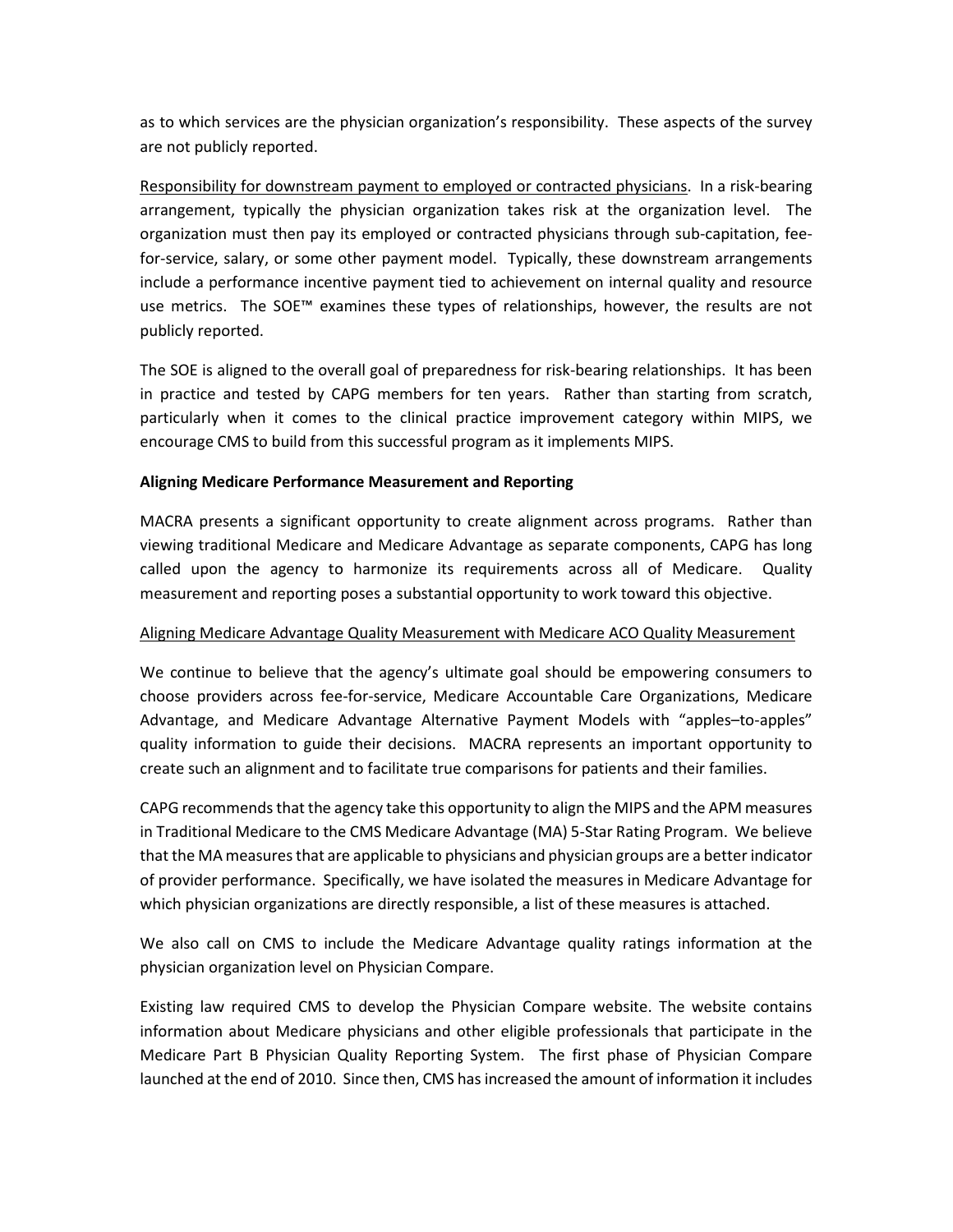about physicians. In the most recent Medicare Part B Physician Fee Schedule Proposed Rule, CMS proposed adding quality performance information to the Physician Compare website.

Physician Compare is intended to provide meaningful, actionable information to consumers over time. By providing information about quality performance, patients will be able to eventually evaluate physician options in their area and select the best provider for their specific healthcare needs.

However, Physician Compare contains no quality information for patients in the Medicare Advantage program. Today, about 30% of seniors are enrolled in the Medicare Advantage program and enrollment continues to grow. For these seniors, quality information about health plans is available through the Medicare Stars Rating program, however, no quality information at the physician level is made available by CMS. Omitting this data leaves out a crucial piece of the picture necessary for informed consumer choices.

The omission of Medicare Advantage quality information also creates an incomplete picture of physician performance for those physicians that participate in the Part C program. For example, some CAPG physicians have such a small amount of Part B business (less than 2% of the patients a physician treats). Thus, their results on Physician Compare will simply read "N/A." This does not reflect what might be a large share of Medicare patients treated because those patients are enrolled in Part C.

### CMS Should Add Medicare Advantage Quality Information to Physician Compare

We encourage CMS to develop a strategy to incorporate an apples-to-apples comparison of quality performance in Medicare Advantage and FFS. We suggest two steps for accomplishing this goal. First, we believe that quality data at the physician group level exists in the Medicare Advantage Stars program. For example, the Integrated Healthcare Association (IHA) has developed a quality ranking program at the physician group (rather than health plan) level. Using existing measures in Medicare Advantage quality assessment, IHA creates a 5 star quality score for the physician group and publishes the results on the IHA website. We encourage CMS to consider how it could similarly post quality information for physician groups participating in Medicare Part C on the Physician Compare website.

Second, to accomplish a true comparison, there will need to be further alignment of physician and physician group quality measures across traditional FFS Medicare, Medicare ACOs, and Medicare Advantage. We encourage CMS to develop a plan for aligning these measures and then publishing comparable performance results on Physician Compare. We believe that this will create the best, actionable information for consumers looking for information about their Medicare choices.

### **Incorporate the Work of the Core Quality Measures Collaborative in the MDP**

CAPG serves on the Steering Committee of the Core Quality Measures Collaborative (CQMC), a multi-stakeholder group consisting of CMS, America's Health Insurance Plans, the National Quality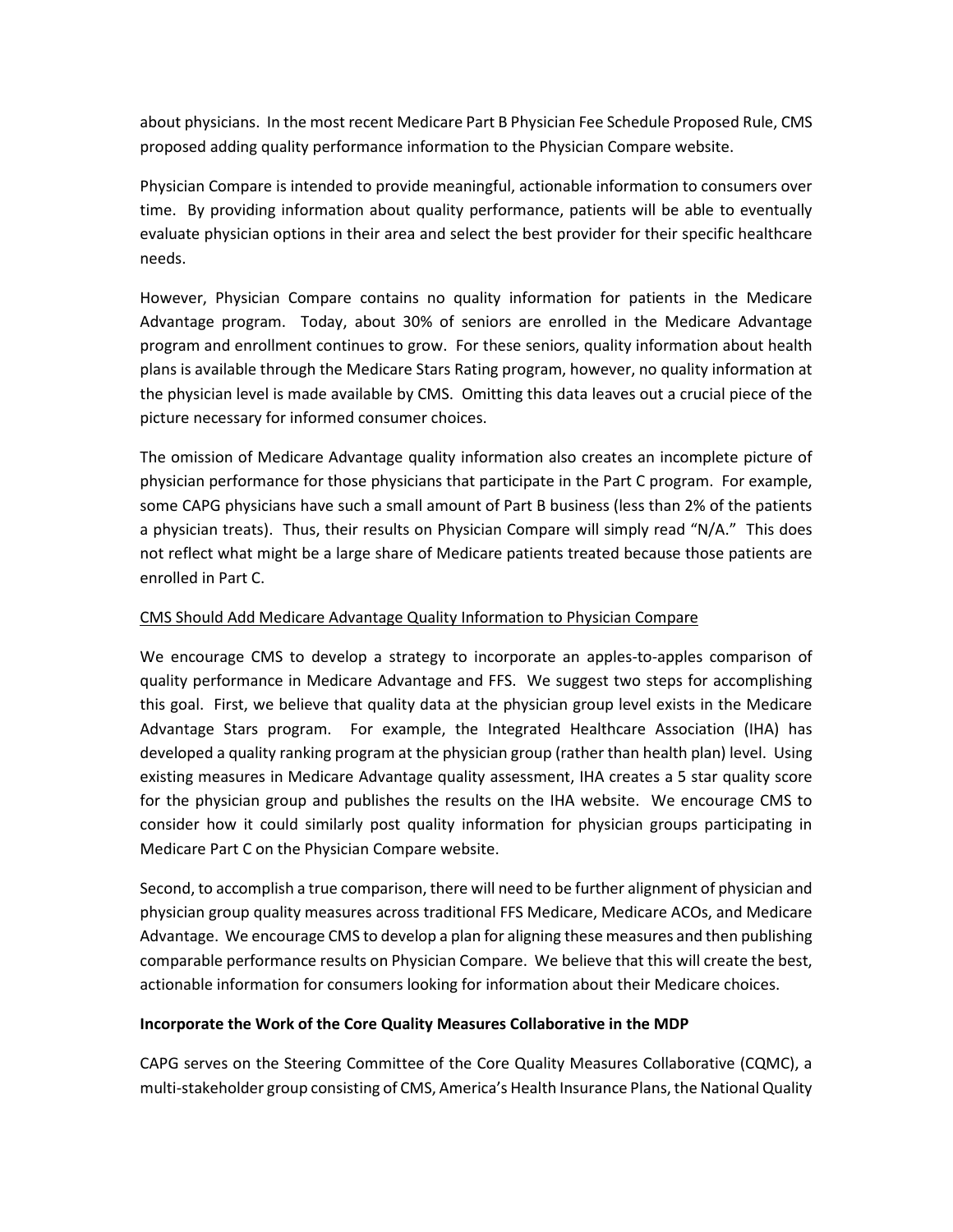Forum, consumer groups, physicians, and purchasers. The CQMC has worked intensely to create initial core sets of measures across certain areas that bring harmonization to the efforts of government and private payers. The MDP references this important and ongoing work. We agree that the CQMC's efforts should be a guiding factor in the alignment of measures across programs going forward.

## **Reduce Reporting Burden on Physician Organizations**

As we think about the four MIPS Categories of quality, resource use, meaningful use, and clinical practice improvement, as well as the 11 proposed subcategories in category 4, we are concerned about the overall number of measures that CMS plans to develop for purposes of MIPS. We encourage CMS to be mindful of the overall number of measures that must be reported to be successful in MIPS. We believe that a tailored set of measures aimed at preparing providers to take on financial risk will best achieve the overall delivery system goals. Again, we ask CMS to look at the work of CQMC as a guide to be used for core measures in the MIPS program.

# **Encouraging the Development of Non-Eligible APMs on the Path to Bonus Eligibility**

As we understand MACRA, the statute creates the potential for a broad universe of Medicare alternative payment models and a narrower subset of "eligible APMs" that will qualify for a five percent incentive payment. This means that there will be APMs that do not qualify for the five percent bonus (i.e., not every APM is an eligible APM). Those APMs that are not bonus eligible will have to participate in MIPS.

While this construct aligns with MACRA's overall goals of moving providers to risk-based arrangements, we believe that there should still be incentives for organizations to get "on the ramp" to risk. That is to say, for MIPS purposes, an organization in a Track One ACO should not be treated the same as an individual or organization that is not engaged in any alternative payment model. A Track One ACO and other non-risk bearing alternative payment models are still taking steps toward risk, beginning care coordination activities, and otherwise preparing for risk arrangements, and those steps should be recognized in the MIPS program in some way.

One way to do this is to give credit or partial credit in one or two of the four MIPS categories, such as quality and clinical practice improvement. As for quality measurement, many alternative payment models already base payment of shared savings on quality performance. Therefore, affording a non-eligible APM some credit in this category could provide some relief while still encouraging high quality performance. As for clinical practice improvement, we believe that these activities should be the type that APMs are already undertaking to fulfill their obligations under the model. Therefore, it may make sense to afford the APM some credit for their score on this category as well. MACRA explicitly contemplates some credit for this type of participation, stating that "participation by a MIPS eligible professional in an alternative payment model . . . shall earn such professional a minimum score of one-half of the highest potential score for the